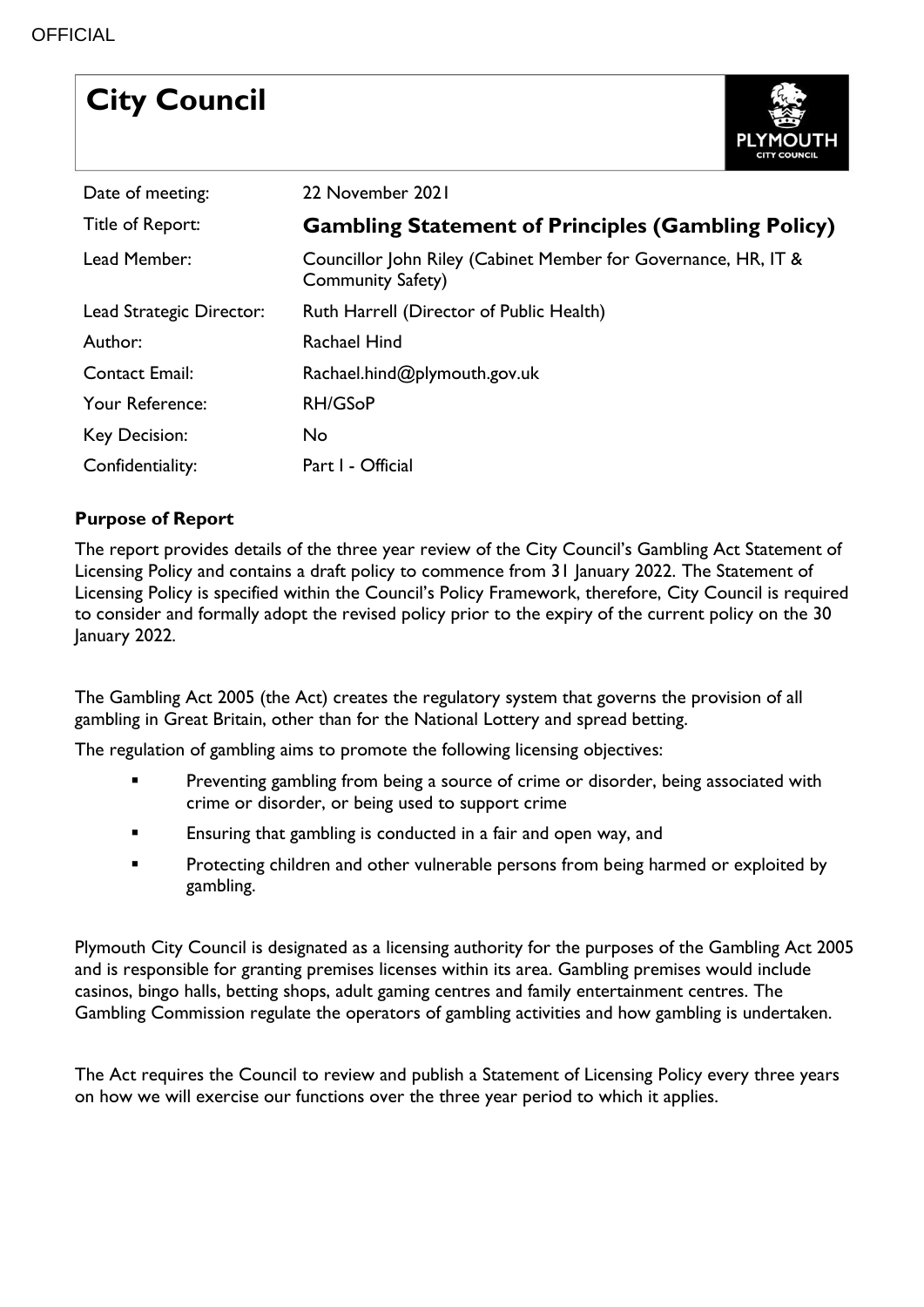The new policy has only required minor updates as the policy was updated in detail in 2019. The minor updates include reference to the Local Area Gambling Profile which was published in April 2020 and guidance for businesses to assist them in undertaking the local gambling risk assessments.

The Policy has been presented at Cabinet on 12 October 2021 and the Cabinet Members agreed that the Statement of Principles contained in Appendix B should be adopted with effect from 31 January 2022.

#### **Recommendations and Reasons**

That Council considers this report and agrees to adopt the proposed Gambling Act Statement of Principles contained in Appendix B with effect from 31 January 2022.

#### **Alternative options considered and rejected**

No alternative options are available.

In order to comply with statutory requirements the Policy must be considered and adopted by City Council at the meeting set for 22 November 2021. There is a statutory requirement to publish the revised policy, at least four weeks before the date on which it comes into effect. Failure to meet these timescales would result in the Council not being able to process any applications after the 31 January 2022 until a new policy statement had been formally approved.

#### **Relevance to the Corporate Plan and/or the Plymouth Plan**

The relationship to the Corporate Plan (and Plymouth Plan) –

**Unlocking the City's Potential** – Gambling is a part of the local leisure and entertainment industry offered within the City. This revised policy will provide businesses with a consistent and transparent view of how the Council will consider premises licence applications in respect to the design, layout and operation of premises used for gambling activities

**Caring for people and communities** – Gambling activities could negatively affect a participant's welfare. This revised policy and the licensing system will assist in minimising the risk of negative impact as far as the law allows. The statutory controls via the Gambling Commission and Local Authorities will assist in excluding children and young persons from accessing age-restricted activities, or those with any gambling addiction.

**Plymouth Plan** – the Policy will assist in the delivery of Policy HEA5 – Delivering safe and strong communities and good quality neighbourhoods.

#### **Implications for the Medium Term Financial Plan and Resource Implications:**

None

The Gambling (Premises Licence) Fees (England and Wales) Regulations 2007 sets out the standards to be followed in the setting of gambling fees and charges. The regulations do not set a specific fee that the authority must charge but set a maximum that cannot be exceeded.

The Council Constitution and Scheme of Delegation has delegated responsibility for setting fees to the Licensing Committee, who have determined that its fees should be set at the maximum level to secure full cost recovery in carrying out its regulatory functions as specified in the Act.

#### **Financial Risks:**

None. Fees for this process are recovered by the gambling fees and charges as stated above.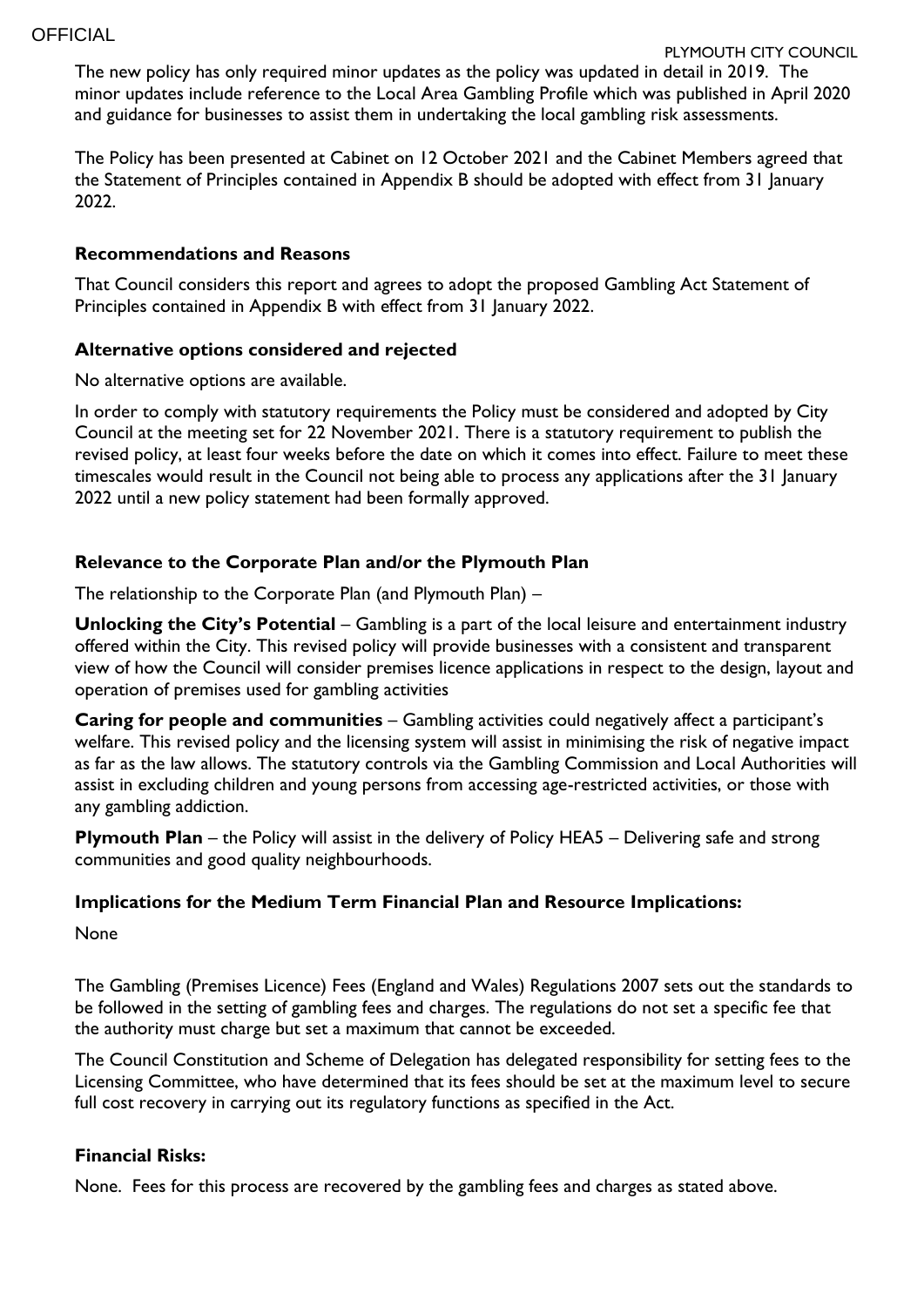### **Carbon Footprint (Environmental) Implications:**

Emails, instead of sending letters, were sent to as many contacts as possible for the consultation process. The proposed policy documents were not sent with any letters and was available to view via the Council website. A copy of the proposed policy with tracked changes was available to view so that the changes could be easily identified and all correspondence encouraged everyone to read the policy online rather than printing it.

#### **Other Implications: e.g. Health and Safety, Risk Management, Child Poverty:**

*\* When considering these proposals members have a responsibility to ensure they give due regard to the Council's duty to promote equality of opportunity, eliminate unlawful discrimination and promote good relations between people who share protected characteristics under the Equalities Act and those who do not.*

Members should be aware that Section 17 of the Crime and Disorder Act 1998 puts a statutory duty on every Local Authority to exercise its various functions with due regard to the need to do all that it reasonably can do to prevent crime and disorder in its area.

The Equalities Impact Assessment concluded that the new Statement of Licensing Principles (Gambling Policy) would promote equality. It is a statutory requirement that no persons under the age of eighteen shall be permitted entry to age-restricted licensed premises for the purposes of gambling, although there is no upper limit. There are no restrictions that apply to any of the other protected characteristics i.e. disability, gender, race and sexual orientation.

Problem gambling can cause significant social and health problems, irrespective of socioeconomic status. The adverse impacts on family members, including children, are also clear (34% of callers to Gamcare reported gambling affected the family, friend or partner). Problem gambling can exacerbate child poverty. Parents who have a gambling problem may adversely affect their children's well-being; they are less likely to parent well; they will have less money to spend to meet their family's needs; and they may be less able to work.

Local data identifying the number of persons who are at risk of or those that experience problem gambling is not easily obtainable. National surveys are undertaken periodically by NatCen which show that 3.9% of adults are classified as "at risk" using the Problem Gambling Severity Index (PGSI). Problem gambling was more prevalent among people who had participated in a number of gambling activities in the past year. Prevalence was 11.9% for those who participated in seven or more activities compared to 0.3% of these who had taken part in just one gambling activity in the past year.

The policy seeks to allow licensed premises the legitimate opportunity to undertake licensed gambling activities providing that they are lawful and within their licensing requirements, in particular in respect to the protection of young persons and other vulnerable persons.

#### **Appendices**

*\*Add rows as required to box below*

|   | <b>Ref. Title of Appendix</b>                                                                | <b>Exemption Paragraph Number</b> (if applicable)<br>If some/all of the information is confidential, you must indicate<br>why it is not for publication by virtue of Part 1 of Schedule 12A<br>of the Local Government Act 1972 by ticking the relevant box. |  |  |   |   |   |  |  |  |
|---|----------------------------------------------------------------------------------------------|--------------------------------------------------------------------------------------------------------------------------------------------------------------------------------------------------------------------------------------------------------------|--|--|---|---|---|--|--|--|
|   |                                                                                              |                                                                                                                                                                                                                                                              |  |  | 4 | 5 | 6 |  |  |  |
| A | Appendix A: Consultation response received<br>regarding the Gambling Statement of Principles |                                                                                                                                                                                                                                                              |  |  |   |   |   |  |  |  |
| B | Appendix B: Proposed Gambling Statement of<br>Principles (Gambling Policy) 2022 - 2025       |                                                                                                                                                                                                                                                              |  |  |   |   |   |  |  |  |
|   | <b>Equalities Impact Assessment</b>                                                          |                                                                                                                                                                                                                                                              |  |  |   |   |   |  |  |  |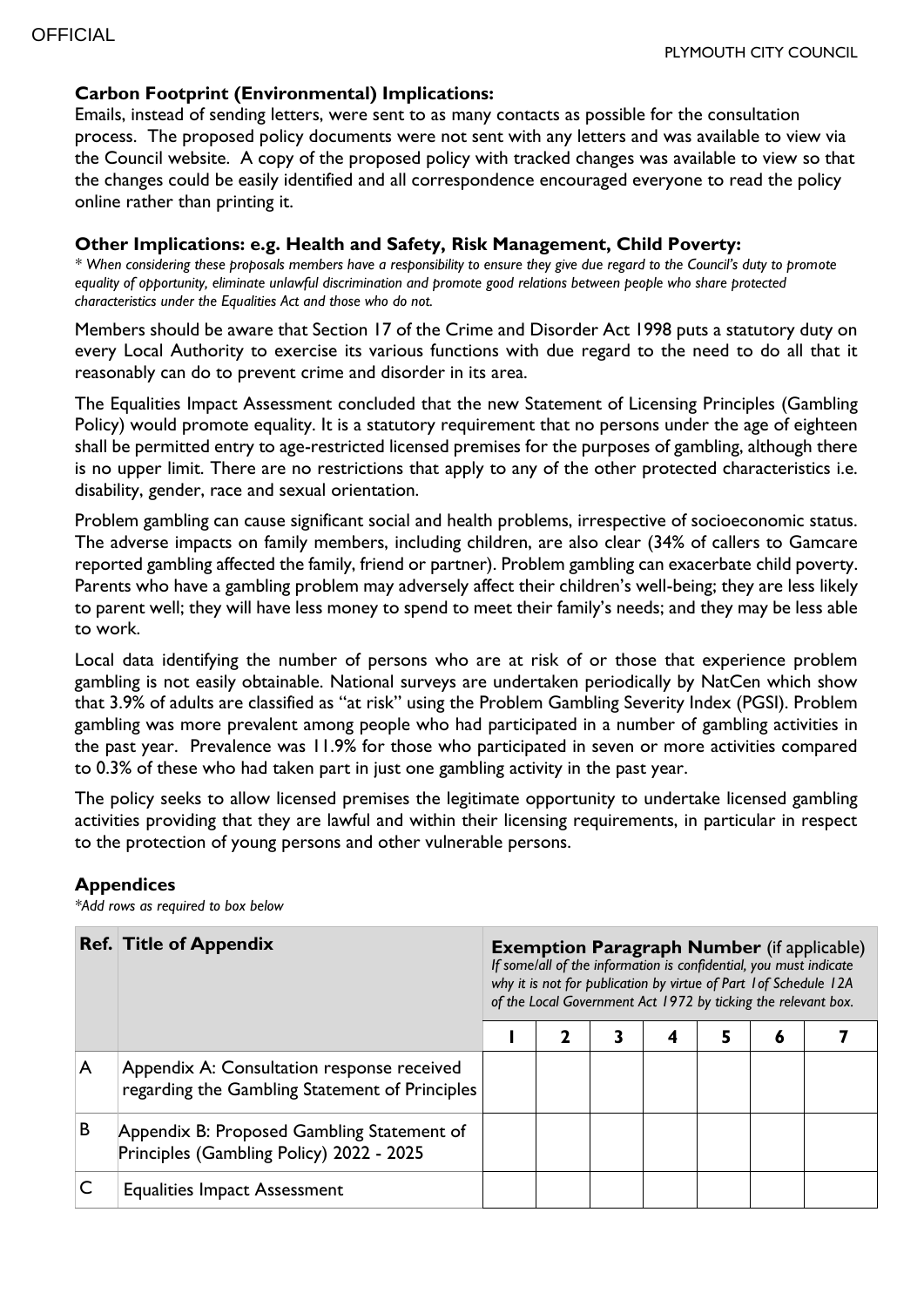#### **Background papers:**

*\*Add rows as required to box below*

*Please list all unpublished, background papers relevant to the decision in the table below. Background papers are unpublished works, relied on to a material extent in preparing the report, which disclose facts or matters on which the report or an important part of the work is based.*

| Title of any background paper(s) | <b>Exemption Paragraph Number</b> (if applicable)                                                                                                                                                       |  |  |  |   |  |  |  |  |
|----------------------------------|---------------------------------------------------------------------------------------------------------------------------------------------------------------------------------------------------------|--|--|--|---|--|--|--|--|
|                                  | If some/all of the information is confidential, you must indicate why it<br>is not for publication by virtue of Part 1 of Schedule 12A of the Local<br>Government Act 1972 by ticking the relevant box. |  |  |  |   |  |  |  |  |
|                                  |                                                                                                                                                                                                         |  |  |  | Õ |  |  |  |  |
|                                  |                                                                                                                                                                                                         |  |  |  |   |  |  |  |  |
|                                  |                                                                                                                                                                                                         |  |  |  |   |  |  |  |  |

# **Sign off:**

| Fin                                                                                                                 | djn.2<br>1.22.<br>110                                                            | Leg | 3723<br>$7$ /ag/2<br>.9.21 | Mon<br>$\mathsf{Off}$ | It/372<br>37/0<br>2092 | <b>HR</b> |  | Assets |  | Strat<br>Proc |  |
|---------------------------------------------------------------------------------------------------------------------|----------------------------------------------------------------------------------|-----|----------------------------|-----------------------|------------------------|-----------|--|--------|--|---------------|--|
|                                                                                                                     | Originating Senior Leadership Team member: Rob Nelder (Consultant Public Health) |     |                            |                       |                        |           |  |        |  |               |  |
| Please confirm the Strategic Director(s) has agreed the report? Yes                                                 |                                                                                  |     |                            |                       |                        |           |  |        |  |               |  |
| Date agreed: 18/08/2021                                                                                             |                                                                                  |     |                            |                       |                        |           |  |        |  |               |  |
|                                                                                                                     |                                                                                  |     |                            |                       |                        |           |  |        |  |               |  |
| Cabinet Member approval: Councillor John Riley (Cabinet Member for Governance, HR, IT &<br><b>Community Safety)</b> |                                                                                  |     |                            |                       |                        |           |  |        |  |               |  |
| Date approved: 25/08/2021                                                                                           |                                                                                  |     |                            |                       |                        |           |  |        |  |               |  |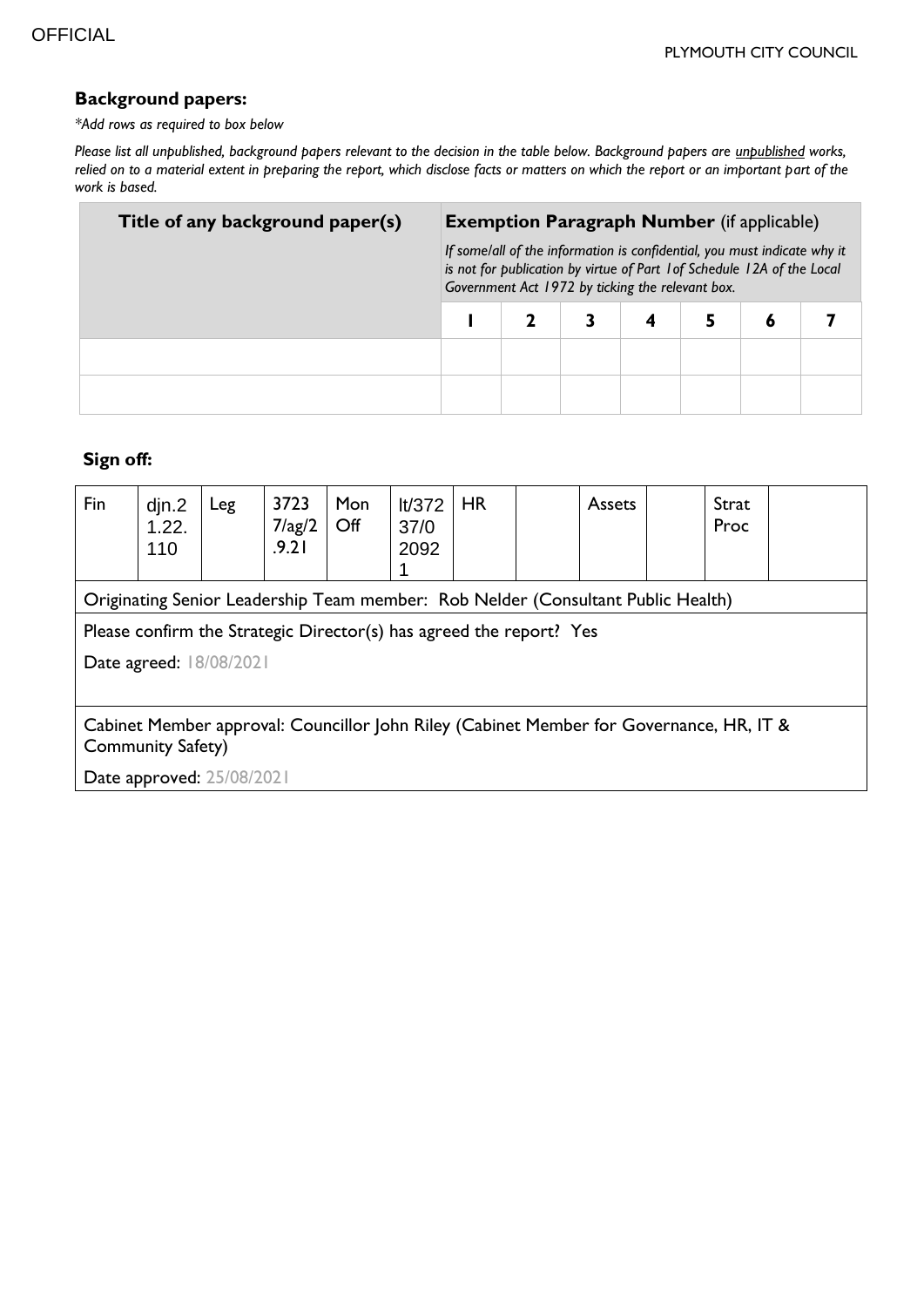# **Briefing Report**

#### **1.0 Background**

- 1.1 The Gambling Act 2005 (the Act) contains the regulatory system that governs the provision of all gambling in Great Britain, other than for the National Lottery.
- 1.2 Plymouth City Council is designated as a 'licensing authority' for the purposes of the Gambling Act 2005 and is therefore responsible for granting premises licenses within its administrative district in respect of;

Casino premises;

Bingo premises;

Betting premises, including tracks;

Adult Gaming Centres;

Family Entertainment Centres.

- 1.3 The Gambling Commission regulates gaming and certain lotteries. They are responsible for issuing new operating licences under the Act to organisations and individuals who are providing facilities for gambling and personal licences to certain categories of people working in the gambling industry. In general the Gambling Commission regulate the operation of the gambling activities, whilst the Licensing Authority regulates the environment in which the gambling activity takes place, such as the building.
- 1.4 The Gambling (Premises Licence) Fees (England and Wales) Regulations 2007 sets out the standards to be followed in the setting of gambling fees and charges. The regulations do not set a specific fee that the authority must charge but set a maximum that cannot be exceeded. The Council Constitution Scheme of Delegation has delegated responsibility for setting fees to the Licensing Committee, who has determined that fees should be set at the maximum level to secure full cost recovery in carrying out its regulatory functions as specified by the Act.
- 1.5 The report provides details of the 3 year review of the City Councils Gambling Act Statement of Licensing Policy and contains a draft policy to commence from 31 January 2022. The Statement of Licensing Policy is specified within the Council's Policy Framework, therefore, Full Council is required to consider and formally adopt the revised policy prior to the expiry of the current policy on the 30<sup>th</sup> January 2022.
- 1.6 The Gambling Policy (Statement of Principles) was updated in detail in 2019 and therefore only minor changes are required.

#### **2.0 Statement of Licensing Policy**

- 2.1 The Council are required to publish a Gambling Statement of Principles (Gambling Policy) regarding the exercise of their functions in a manner, which is consistent with three licensing objectives. The licensing objectives are:
	- 1. Preventing gambling from being a source of crime or disorder, being associated with crime or disorder, or being used to support crime
	- 2. Ensuring that gambling is conducted in a fair and open way, and
	- 3. Protecting children and other vulnerable persons from being harmed or exploited by gambling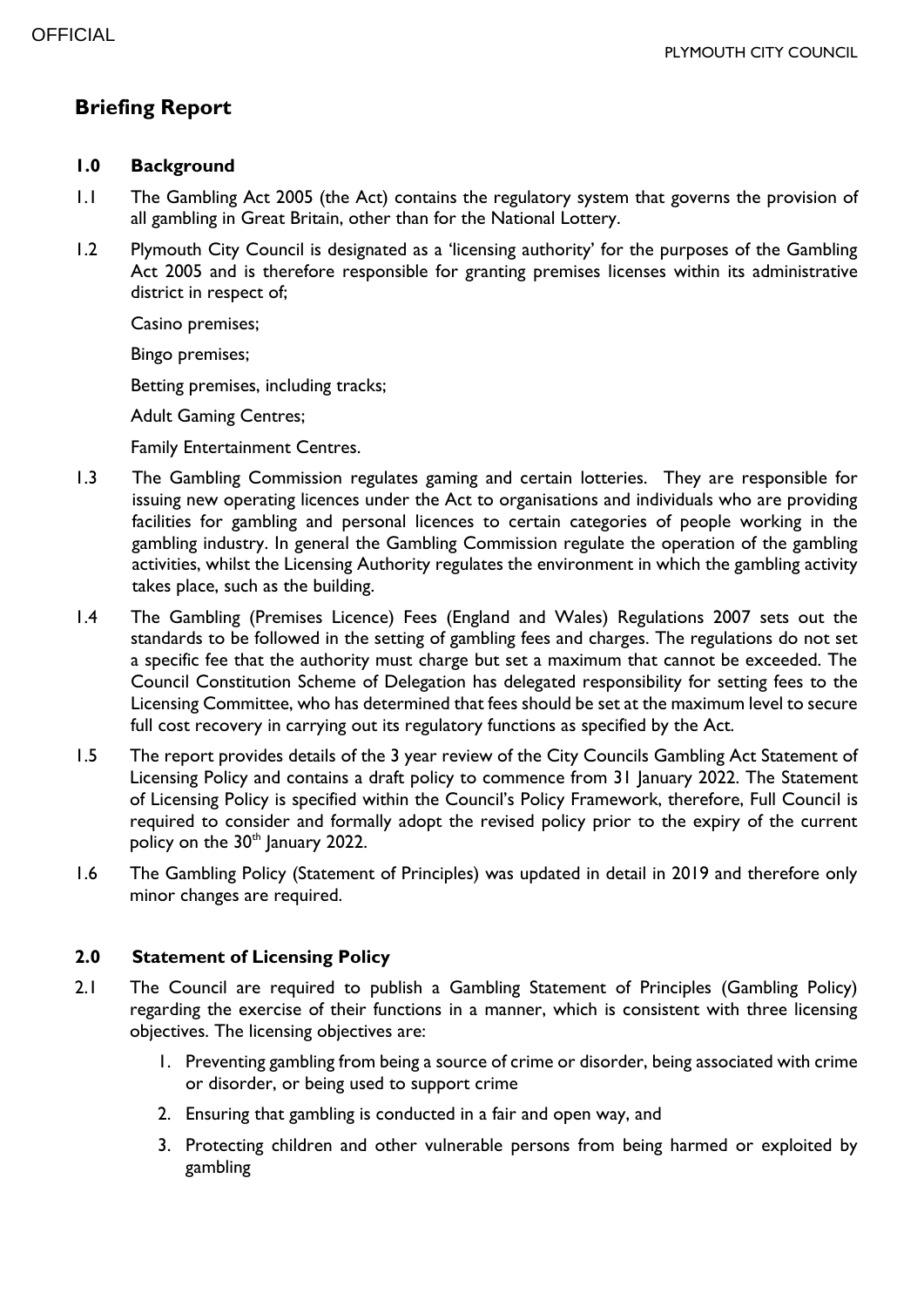The Council's existing Statement of Principles is due to expire on the 30 January 2022, therefore the current review must be completed and the revised policy in place by this date in order for the Council to continue to be able to administer this legislative function.

2.2 The Council's revised policy is divided into three parts.

Part A sets out a **statement of principles** of how the Council, as the licensing authority, will discharge its functions, its policy on the exchange of information and the better regulation principles that will be applied;

Part B sets out the **general principles of how the Council will consider applications**, its relationship with other agencies and the relevance of licensing conditions;

#### Part C sets out **how the Council will issue gaming machine permits**.

2.3 Most people who gamble do so safely most of the time. But gambling can be harmful for some. Excessive play due to inexperience or binge gambling, periods of loss of control and more serious gambling addiction. The harm suffered is not restricted to the gambler, but also felt by families, friends, communities and employers.

Inequalities and the protection of children and vulnerable persons is a priority for the City. Parents who have a gambling problem may adversely affect their children's well-being; they are less likely to parent well; they will have less money to spend to meet their family's needs; and they may be less able to work.

2.4 The new policy includes reference to the Local Area Gambling Profiles which were published in April 2020. The local area profile has been produced with our Public Health colleagues and is an assessment of the key characteristics of Plymouth in the context of gambling related harm. The information obtained for the assessment helps to provide a better understanding of the types of people that are at risk of being vulnerable to gambling related harm, where they are located and any current or emerging problems that may increase that risk. The profiles can be used by gambling operators to assess local risks to the licensing objectives, posed by the provision of gambling facilities at each of their premises and to have policies, procedures and control measures in place to mitigate the risks. The profiles will also assist gambling operators in undertaking and preparing their local premises risk assessment.

The new policy also refers to the 'Guide to undertaking local gambling risk assessments' which was produced last year to assist gambling operators in undertaking, preparing and reviewing their local premises risk assessments.

2.5 The policy also provides further detail with regards to how the Licensing Authority will deal with applications in buildings which are divided into more than one premises and what is expected of applicants.

## **3.0 Public Consultation**

3.1 The Council is required to consult publicly with stakeholders affected by the administration of its functions under the Act. A six week public consultation exercise was undertaken between 01 July 2021 and 16 August 2021, which included writing to the following interested parties:

Citizen's Advice Bureau

Safer Plymouth

Devon and Cornwall Constabulary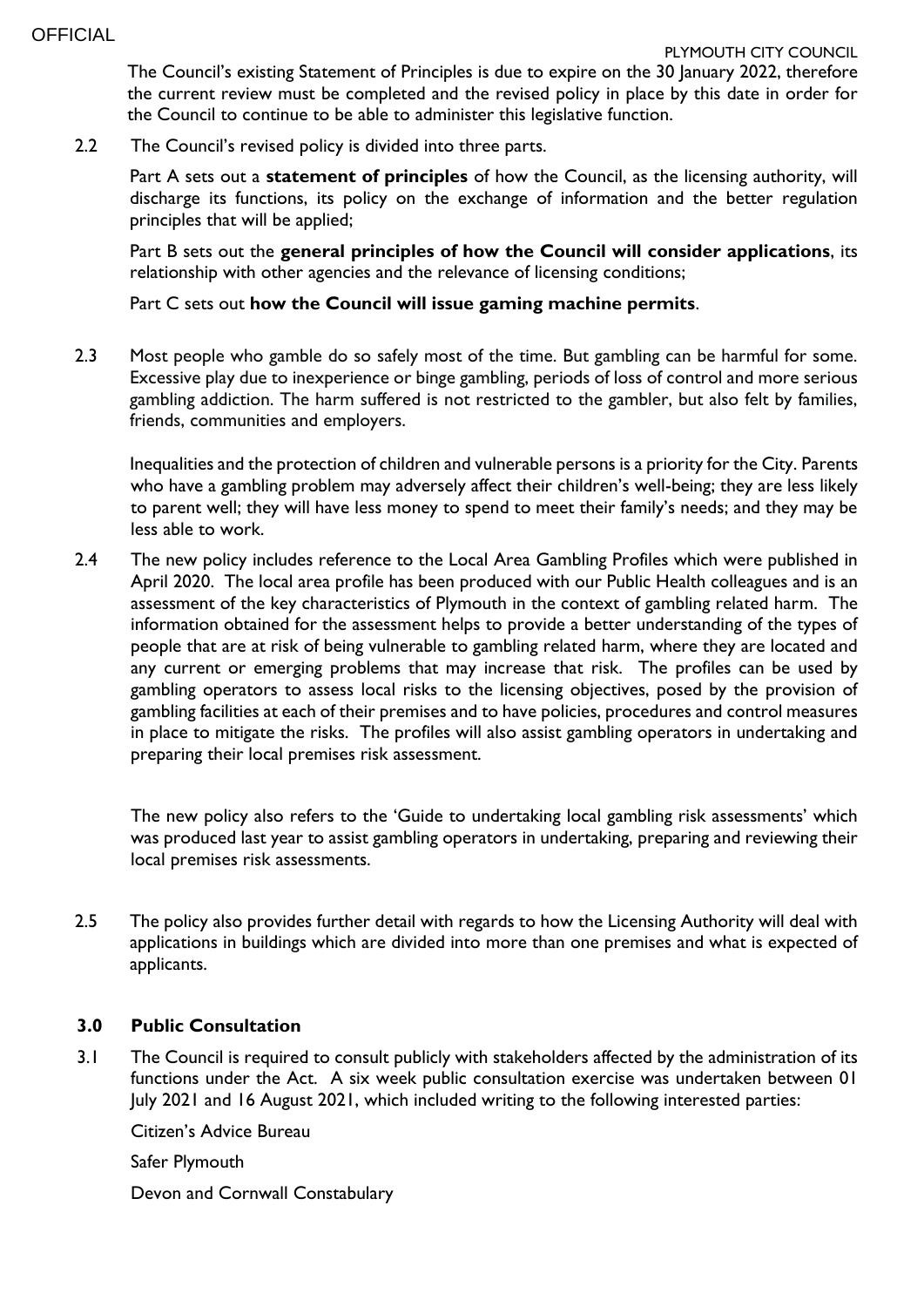Plymouth City Council

Social Services

Education

Public Health

Team Plymouth

Environmental Health

Devon & Somerset Fire and Rescue Service

Gambling welfare support organisations

Gambling Commission

Local businesses groups

Local faith groups

Local residents groups

**NSPCC** 

Existing licence-holders

Voluntary & Community organisations working with children & young people

Ward Councillors

- 3.2 The Gambling Act Statement of Licensing Policy is specified within the Council's Policy Framework.
- 3.3 One response was received from the consultation. Please see appendix A. As detailed in Appendix A, a number of changes were made in response to the letter received.